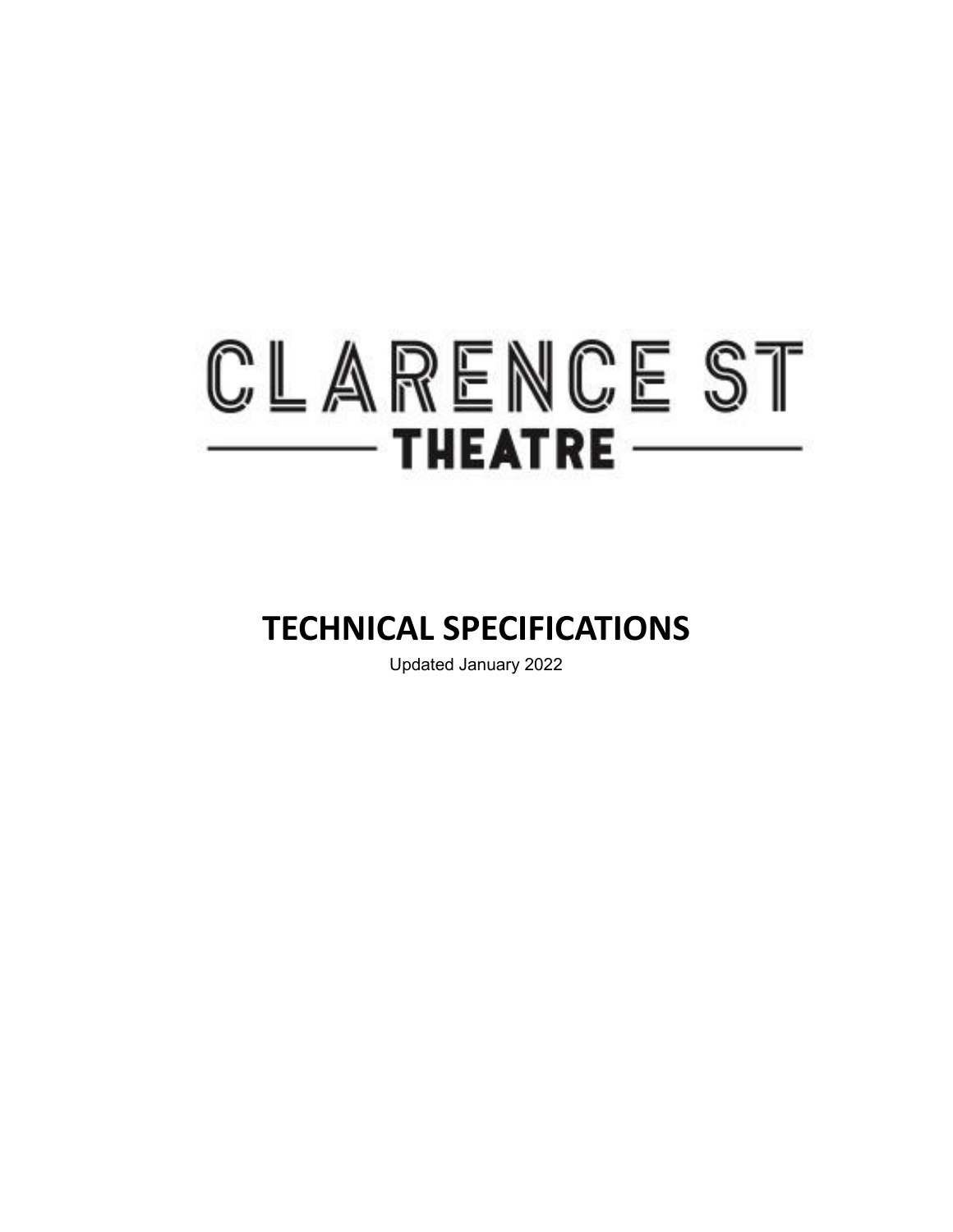#### **STAGE**

| <b>Stage dimensions</b>                                                                                                   |                                 |
|---------------------------------------------------------------------------------------------------------------------------|---------------------------------|
| 10.8 <sub>m</sub>                                                                                                         | Width of proscenium opening     |
| 5.5 <sub>m</sub>                                                                                                          | Height of proscenium opening    |
| 19.6m                                                                                                                     | Width of stage - wall to wall   |
| 11.6m                                                                                                                     | Depth of stage - front to back  |
| 4.2 <sub>m</sub>                                                                                                          | Pit stage area - Apron of stage |
| 14.5m                                                                                                                     | Stage to grid                   |
| 7.5m                                                                                                                      | Stage to fly rail               |
| <b>Dlease note:</b> We have a fire curtain installed on our stage. It is necessary to keep the area in which this curtain |                                 |

**Please note:** We have a fire curtain installed on our stage. It is necessary to keep the area in which this curtain drops clear of any props or scenery. The position of this is approximately 150mm wide just inside the pro arch. Please keep clear access to the two permanent ladders in the stage area.

| <b>Stage cloths and curtains</b> |                                                                        |
|----------------------------------|------------------------------------------------------------------------|
| 4 x Black legs                   | 2.4m x 7.1m (two legs on OP and two legs on PS)                        |
| 3 x Black borders                | $13.5m \times 7.2m$                                                    |
| 3 x Black curtains               | 13.5m x 7.2m (one on tab track, two hung on bars)                      |
| 1 x White Cyc                    | Full white PVC Cyclorama at the very back of the stage for projections |

| Main loading dock door<br><b>Please note:</b> There is a dimmer floor that sits above the loading dock. This restricts the headroom for sets<br>entering in through the dock. There is a switchboard area by the dock - please keep this area clear. |                           |
|------------------------------------------------------------------------------------------------------------------------------------------------------------------------------------------------------------------------------------------------------|---------------------------|
| 2.4 <sub>m</sub>                                                                                                                                                                                                                                     | Height                    |
| 2.95m                                                                                                                                                                                                                                                | Width                     |
| 0.55m                                                                                                                                                                                                                                                | Height above ground level |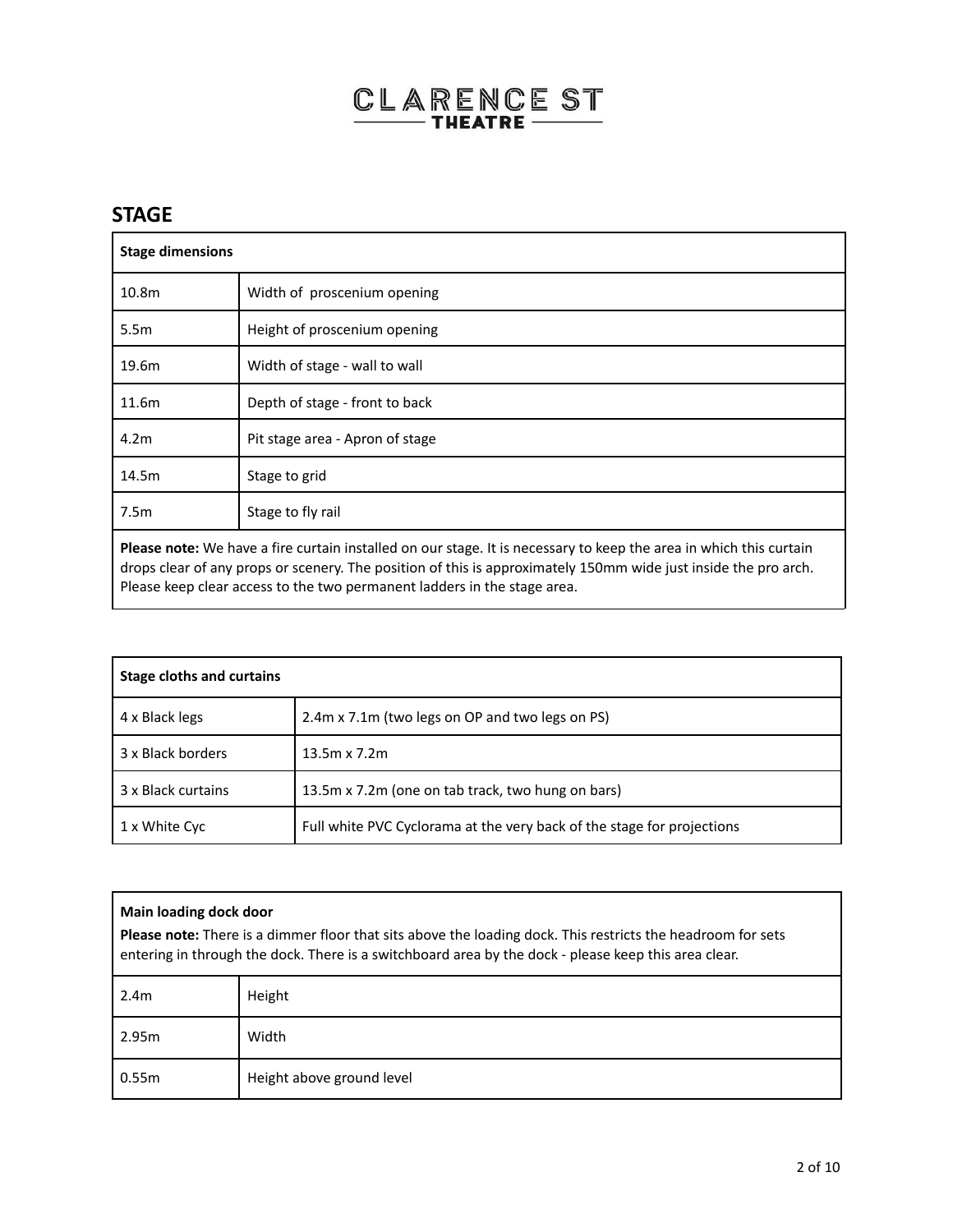| Stage power - Located at the mains distro board on OP |                        |
|-------------------------------------------------------|------------------------|
| 8 X                                                   | 10A single phase GPO   |
| 2X                                                    | 15A single phase GPO   |
| 2X                                                    | PDL565 32A 3 phase     |
| 2X                                                    | Ceeform 63A 3 phase    |
| 1X                                                    | Set of 400A powerlocks |

#### **LIGHTING**

| Lighting console |                              |
|------------------|------------------------------|
|                  | GrandMA onPC Command Wing XT |

| <b>Light Fixtures</b>                                     |                                                      |                 |
|-----------------------------------------------------------|------------------------------------------------------|-----------------|
| The following fixtures are part of our standard house rig |                                                      |                 |
| 36 X                                                      | 6" Harmony Fresnel (No barndoors)                    | 1 <sub>kw</sub> |
| 18 X                                                      | 1200 High Performance Fresnel (With barndoors)       | 1.2kw           |
| 5 X                                                       | Selecon 4way Aura Cyc Lights                         | 1kw/compartment |
| 12X                                                       | 1200 Selecon Mark 2 Zoomspost - Medium               | 1 <sub>kw</sub> |
| 5 X                                                       | 1200 Selecon 5.5o - 14o Condensor Zoomspots - Narrow | 1kw             |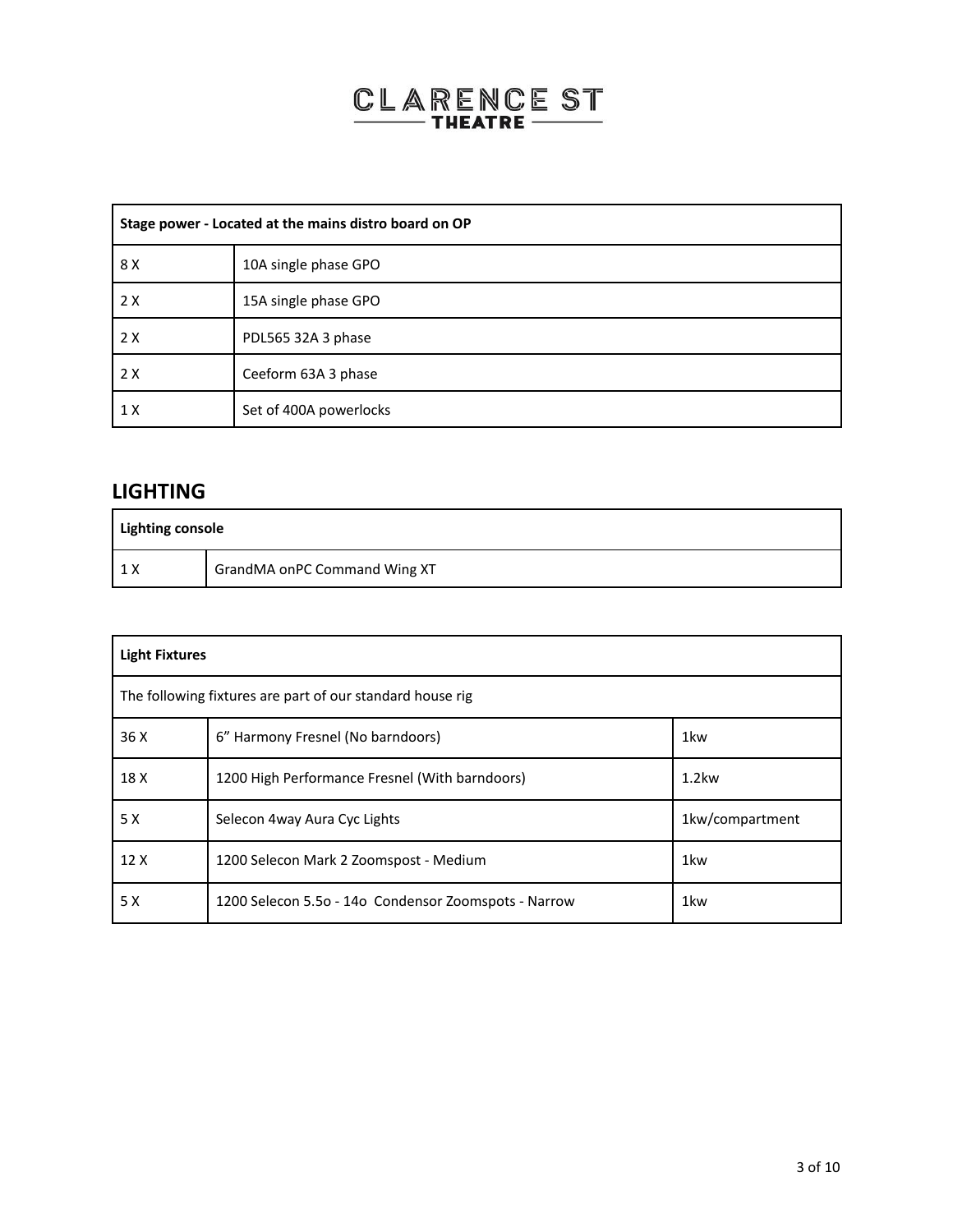The following light fixtures are NOT part of our standard house rig.

Below is a list of extra fixtures we have on hand, these are not hung. Any changes to our standard rig must be reinstated, please factor this into your packout.

| 11x | 6" Harmony Fresnals (no barndoors)              | 1 <sub>kw</sub> |
|-----|-------------------------------------------------|-----------------|
| 2x  | Harmony PC's                                    |                 |
| 3x  | 1200 High performance Fresnals (with barndoors) | 1.2kw           |
| 6 x | 14/35 Pacific Profiles                          |                 |
| 2x  | 5/13 Pacific Zoomspots                          |                 |

| Dimmer and ancillary equipment                                                                   |                                                                                                                 |  |
|--------------------------------------------------------------------------------------------------|-----------------------------------------------------------------------------------------------------------------|--|
| Located on the dimmer floor which is on OP side of stage, above the dock door are the following: |                                                                                                                 |  |
| 60 Dimmers                                                                                       | 5 X LSC rack mounted                                                                                            |  |
| Located up on the lighting bridges are the following:                                            |                                                                                                                 |  |
| 48 Dimmers                                                                                       | Jands FP12 wall mounted                                                                                         |  |
| Patching                                                                                         |                                                                                                                 |  |
| Onstage                                                                                          | Onstage patching all terminates in patchable tails at the dimmer floor area (located above<br>the loading dock) |  |
| FOH bridges                                                                                      | Patching terminates in patchable tails at FOH bridge                                                            |  |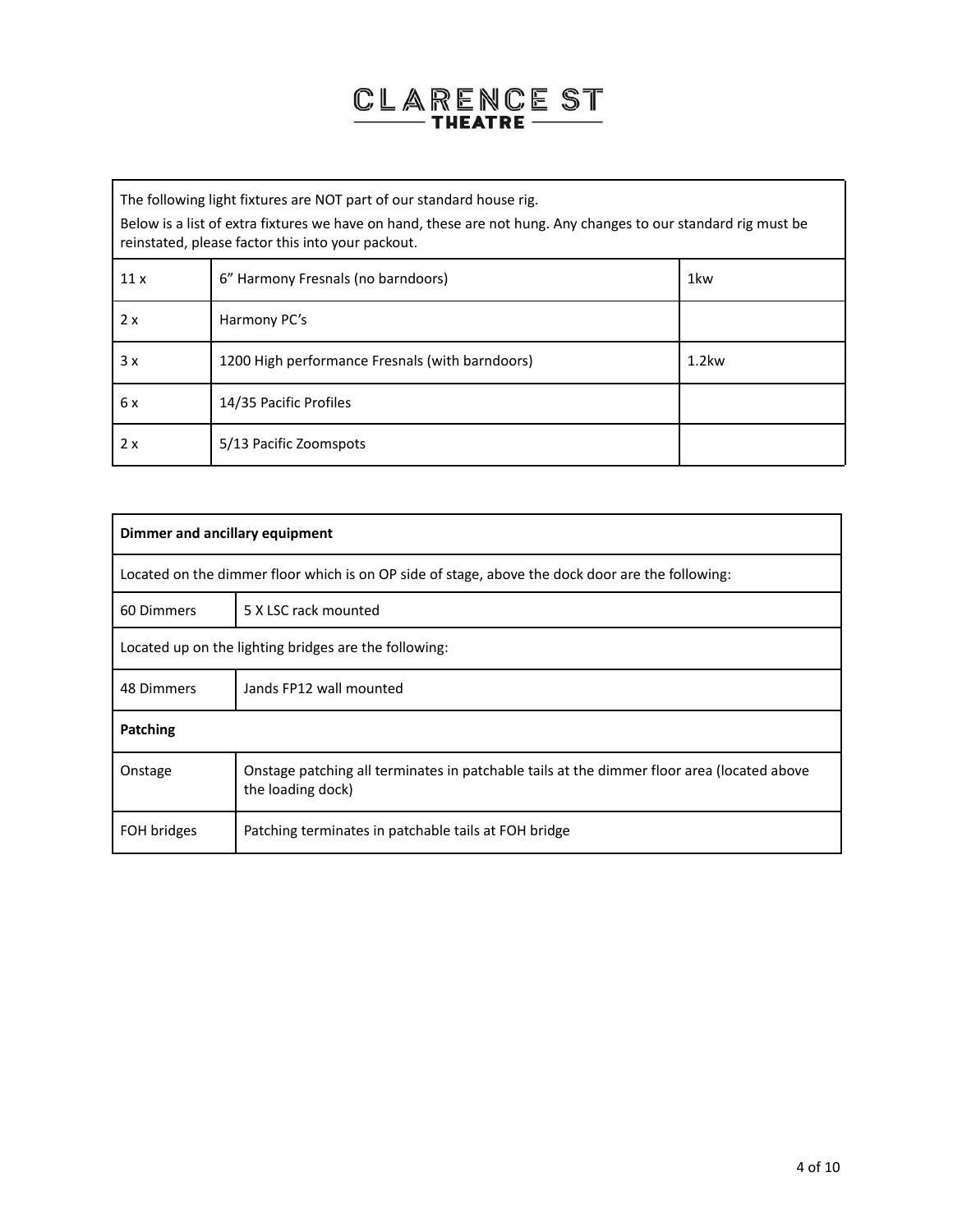| <b>FOH Lighting positions</b>                                                                                                                                                                |                                                                                                                                                                                                                                                      |  |
|----------------------------------------------------------------------------------------------------------------------------------------------------------------------------------------------|------------------------------------------------------------------------------------------------------------------------------------------------------------------------------------------------------------------------------------------------------|--|
| FOH <sub>1</sub>                                                                                                                                                                             | 2.0m in front of the apron stage edge. 8.5m stage level to bar. 7.5m stage level to ceiling<br>below bar. This bar is in six sections. See example below.                                                                                            |  |
|                                                                                                                                                                                              | <b>Please note:</b> Angles from FOH 1 allow much deeper penetration of the stage area than FOH 2.                                                                                                                                                    |  |
| FOH <sub>2</sub>                                                                                                                                                                             | 5.0m in front of the apron stage edge. 9.75m stage level to bar. 8.85m stage level to ceiling<br>below bar. This bar is in six sections. See example below.                                                                                          |  |
| Please note: FOH 2 is needed to light the front areas of the main stage as LX bar 1 (onstage) flies approximately<br>800mm back from the pro arch line.                                      |                                                                                                                                                                                                                                                      |  |
| ------100------100------400------100------100------<br>Example of FOH 1 and 2 in six sections:<br>900<br>1700<br>1600<br>1600<br>1700<br>900                                                 |                                                                                                                                                                                                                                                      |  |
| Perch 1                                                                                                                                                                                      | 2.0m in front of the pit edge. 2.6m above stage to bottom of perch. 3.8m of usable height in<br>perch.                                                                                                                                               |  |
| <b>Please note:</b> Angles from perch 1 make this position only useful for side lighting as the angle from this perch<br>tends to cut off one half of the stage diagonally across the stage. |                                                                                                                                                                                                                                                      |  |
| Perch <sub>2</sub>                                                                                                                                                                           | 5.0m in front of the pit edge. 2.6m above stage to bottom of perch. 5.2m of usable height in<br>perch.                                                                                                                                               |  |
| <b>Balcony Bar</b>                                                                                                                                                                           | This is a bar mounted along the front edge of the balcony giving a flat angle into the stage<br>and also a good position for throwing colour washes onto the auditorium ceiling. There is no<br>looming on this bar and it has a weight restriction. |  |

| <b>Onstage lighting positions</b>                                                                                                                                                              |                                                                                  |
|------------------------------------------------------------------------------------------------------------------------------------------------------------------------------------------------|----------------------------------------------------------------------------------|
| <b>Please note:</b> We have 5 LX bars on stage. LX bars 1 to 5 are double hung pipes on winches and therefore are not<br>capable of being moved.                                               |                                                                                  |
| LX Bar 1                                                                                                                                                                                       | 800mm from the pro arch. The looming on this double hung bar carries 30 circuits |
| $LX$ Bar 2-5                                                                                                                                                                                   | There are 24 circuits available on each of these bars                            |
| All onstage patching sockets run back to the main patch panel on our dimmer floor. The dimmer floor is 2.5m off<br>the stage located on the OP wall of the theatre above the main loading dock |                                                                                  |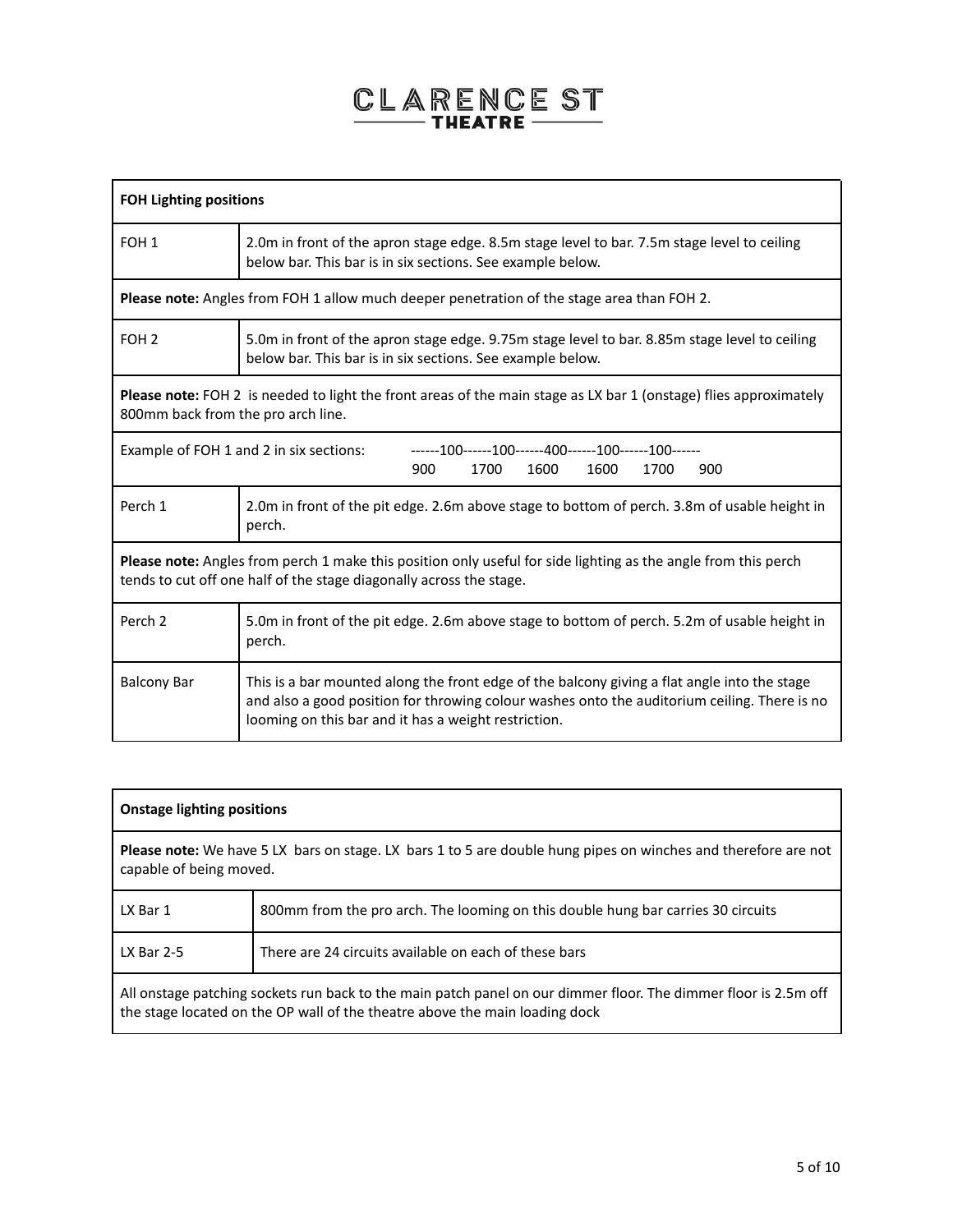#### **SOUND**

| <b>In-House PA System</b>                                                                                                                                                                                                                                                                                                                                                                                                      |                               |
|--------------------------------------------------------------------------------------------------------------------------------------------------------------------------------------------------------------------------------------------------------------------------------------------------------------------------------------------------------------------------------------------------------------------------------|-------------------------------|
| Turbosound Speaker System                                                                                                                                                                                                                                                                                                                                                                                                      |                               |
| 1 per side                                                                                                                                                                                                                                                                                                                                                                                                                     | THL-818.2 Subs (18")          |
| 1 per side                                                                                                                                                                                                                                                                                                                                                                                                                     | THL-811.3 Mid/High            |
| 1 per side                                                                                                                                                                                                                                                                                                                                                                                                                     | THL-2 Long throw              |
| 3 X                                                                                                                                                                                                                                                                                                                                                                                                                            | <b>TCS-56 Centre cluster</b>  |
| 2X                                                                                                                                                                                                                                                                                                                                                                                                                             | TCS-230 Front fills           |
| 3 X                                                                                                                                                                                                                                                                                                                                                                                                                            | <b>TCS-12M Monitor wedges</b> |
| The three way stereo left and right speakers are flown in front of the proscenium arch approximately 4.0m above<br>stage level. The two-way centre cluster of speakers is mounted within the ceiling of the auditorium which is<br>above the orchestra pit. The 18" subs are mounted in the proscenium arch base. The two front fill speakers for<br>the front edge of the stage and the foldback wedges can also be provided. |                               |

**Please note:** We do not have microphones, stands, speaker or mic cabling in-house but these can be provided by our supplier at a cost.

| Sound Console             | Midas M32 Live                        |
|---------------------------|---------------------------------------|
| Digital snake (stage box) | 2 x Midas DL16 (16 Inputs, 8 Outputs) |

| <b>Mic waylines</b>                                         |                 |  |  |  |
|-------------------------------------------------------------|-----------------|--|--|--|
| All waylines are terminated in XLR patch fields at each end |                 |  |  |  |
| From stage (OP)                                             | 12 mic waylines |  |  |  |
| From stage (PS)                                             | 11 mic waylines |  |  |  |
| From stage (OP) to Pit                                      | 12 mic waylines |  |  |  |
| <b>Return Waylines:</b>                                     |                 |  |  |  |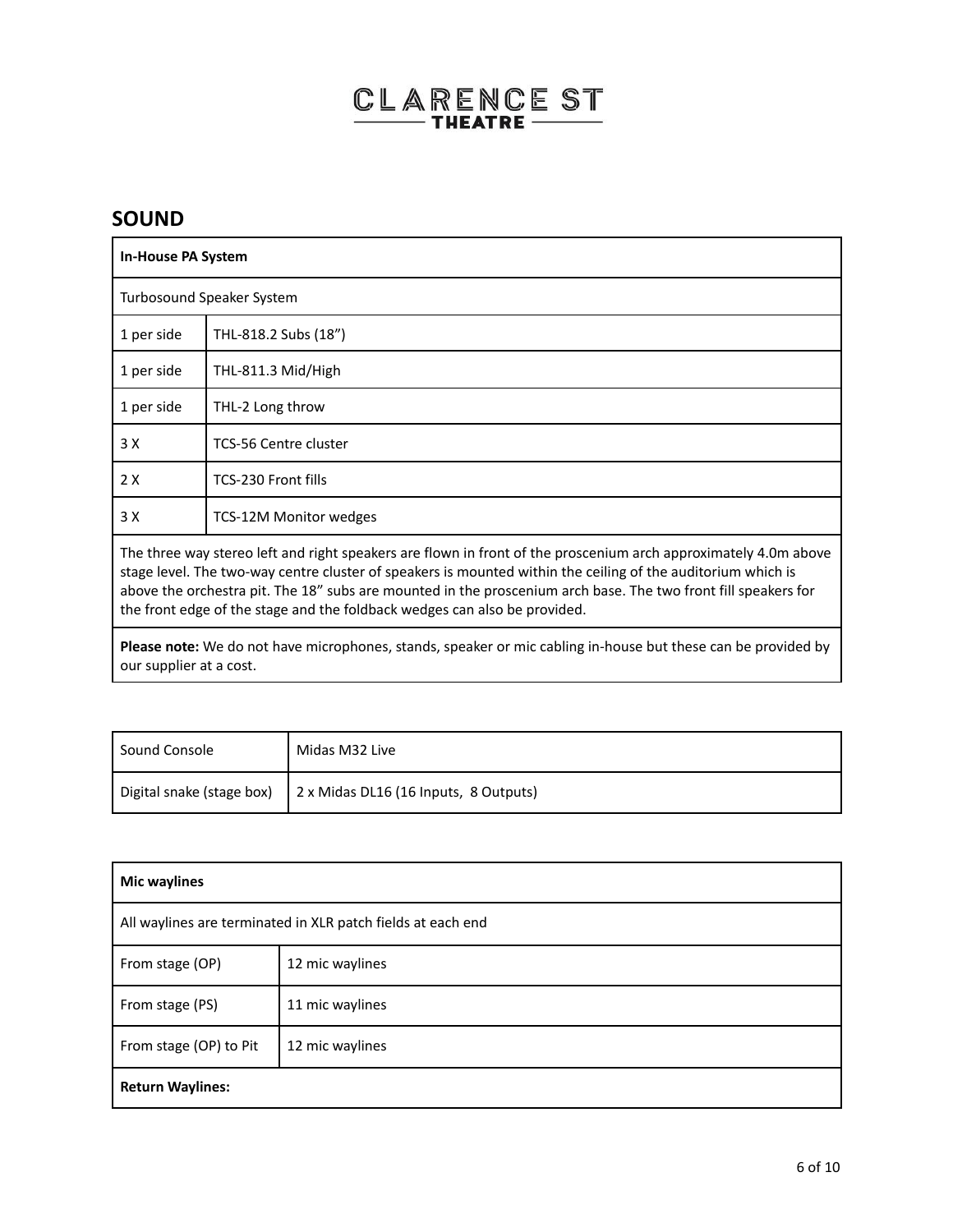| Mic waylines                                                |                                              |  |  |  |
|-------------------------------------------------------------|----------------------------------------------|--|--|--|
| All waylines are terminated in XLR patch fields at each end |                                              |  |  |  |
| From stage (OP)                                             | 12 mic waylines                              |  |  |  |
| Sound console to rack                                       | 1-12 are dedicated to the in-house PA system |  |  |  |
| Side of stage (OP)                                          | 13 - 24 are available for use                |  |  |  |

#### **GRID**

| <b>Grid Layout</b> |                                         |  |  |
|--------------------|-----------------------------------------|--|--|
| <b>150mm</b>       | <b>Fire curtain</b>                     |  |  |
| 250mm              | <b>House curtain</b>                    |  |  |
| 800mm              | V in grid, winch position of spot bar 1 |  |  |
| 1100mm             | Sprinkler pipe                          |  |  |
| 2000mm             | Tab 1 winch position                    |  |  |
| 2300mm             | V in grid                               |  |  |
| 3100mm             | Winch position of spot bar 2            |  |  |
| 3700mm             | V in grid, RSJ below grid               |  |  |
| 4000mm             | Sprinkler pipe                          |  |  |
| 4300mm             | Tab 2 winch position                    |  |  |
| 5100mm             | V in grid                               |  |  |
| 5400mm             | Winch position of spot bar 3            |  |  |
| 6500mm             | V in grid                               |  |  |
| 6950mm             | Sprinkler pipe                          |  |  |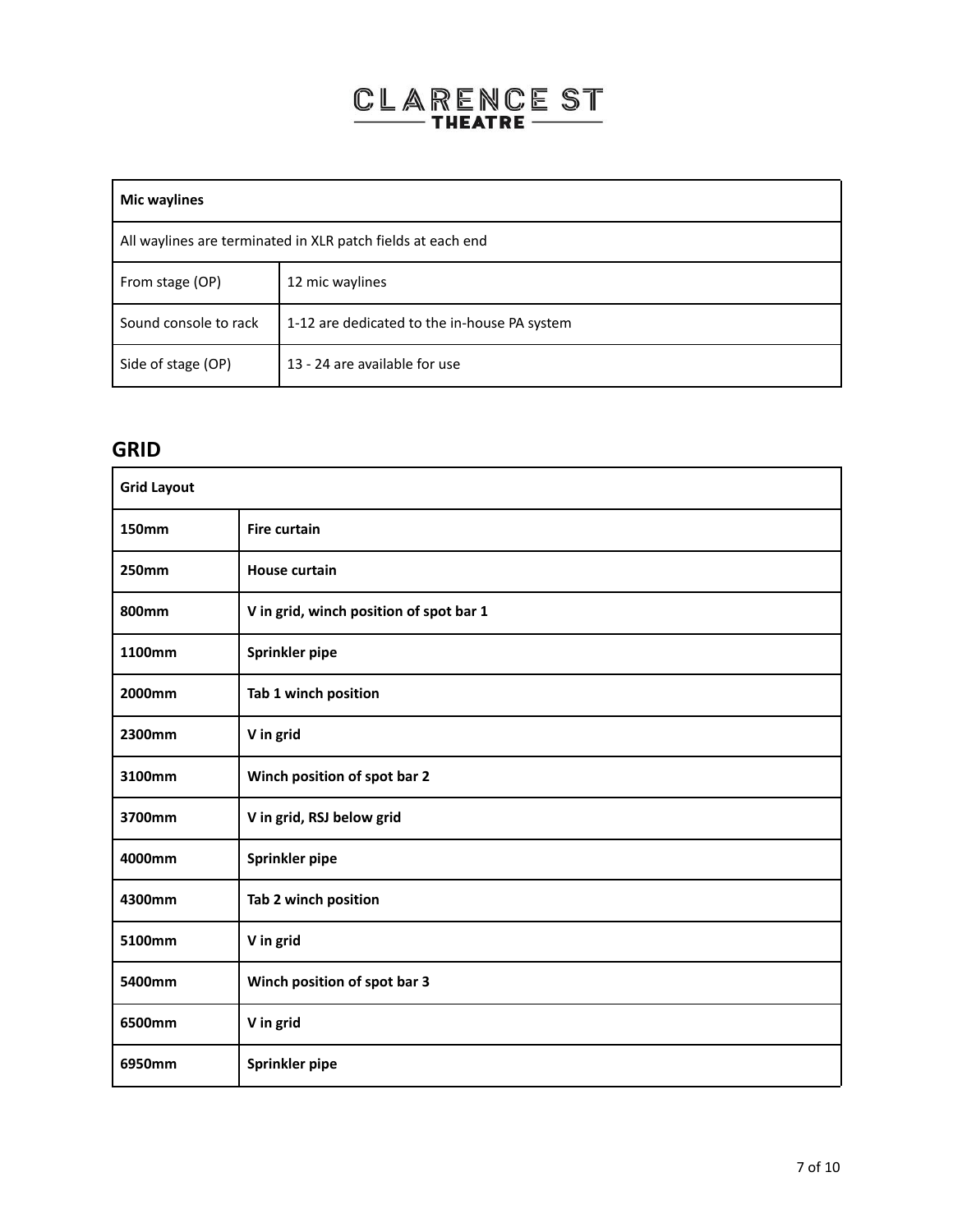| 7600mm   | Winch position of Spot bar 4  |
|----------|-------------------------------|
| 7900mm   | V in grid, RSJ below grid     |
| 9000mm   | Tab 3 winch position          |
| 9250mm   | V in grid                     |
| 9770mm   | Sprinkler pipe                |
| 10,000mm | Winch position of spot bar 5  |
| 10,800mm | V in grid                     |
| 11,200mm | Last possible flying position |

#### **FLYING**

There are 24 sets of lines available for flying on. This is counting the lines we normally fly our masking on. They are all hand lines. We have a number of whipping sets and canvas counterweight bags available. There are 3 tab bars single hung on winch lines which are operated from the PS stage floor level. The SWL on the winches is 300kg. Our wooden head battens are 13.5m long. There are 3 tab tracks available.

The maximum distributed load for hand lines is 75kg

The Maximum point load for anywhere on the batten is 25kg

**Please note::** There are several things to consider when laying out a flying plan for this theatre. There are several places in the grid that are difficult or impossible to fly in.

- Clearance around a fire pipe to next rope position is approximately 150mm
- Clearance around a V in the grid to next rope position is approximately 200mm
- It is possible to fly a single set of lines in the centre of each V but we only have two sets of blocks available at present that will fit in this position.
- It is impossible to fly through the two V's which have RSJ's below them
- Each single line block takes 200mm of space in the grid
- Each triple line block takes 250mm of space in the grid. This means that although cloths can be flown at 200mm centres, this cannot be maintained over a large number of cloths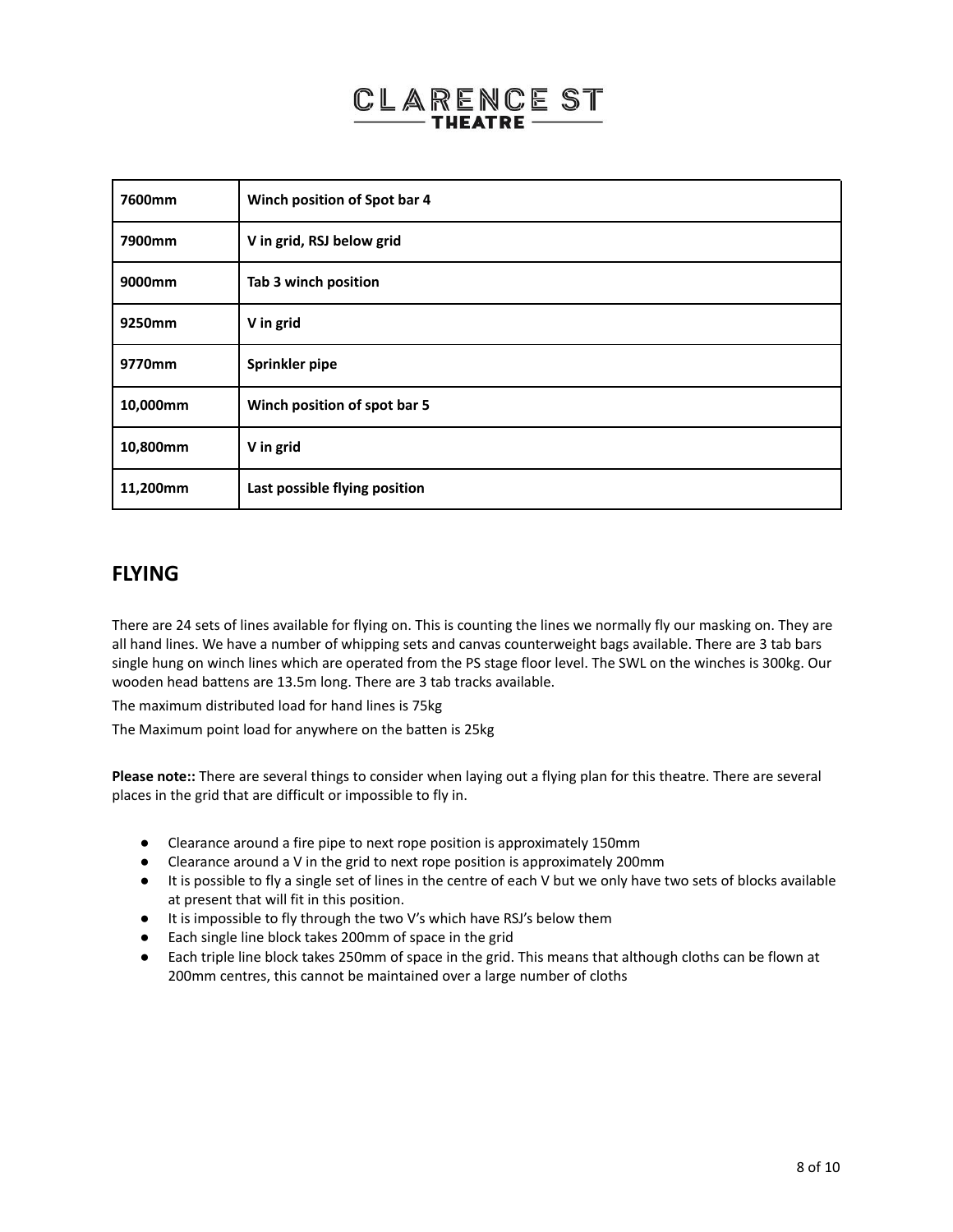#### **ACCESS EQUIPMENT**

#### **Genie scissor hoist**

A Genie GR 20 electric self-propelled scissors hoist is usually available for focusing and rigging. Maximum working height is 6.5m. Maximum lift capacity is 150kg. Hirers should have the relevant qualification and knowledge to operate this piece of equipment.

Note: Please forward the appropriate lighting, sound and rigging schedules well in advance of your booking to be sure the equipment is available

#### **AUDITORIUM SEATING CAPACITY**

| <b>DIFFERENT MODES</b>                                                                | <b>STALLS</b> | <b>BALCONY</b> | <b>TOTAL</b> |  |  |  |
|---------------------------------------------------------------------------------------|---------------|----------------|--------------|--|--|--|
| THEATRE SEATING MODE                                                                  | 406           | 144            | 550          |  |  |  |
| <b>RESTAURANT SEATING MODE</b>                                                        | 260           | 144            | 404          |  |  |  |
| <b>STANDING MODE</b>                                                                  | 756           | 144            | 900          |  |  |  |
| Please note: Eight seats will be reserved as 'house seats' from the saleable capacity |               |                |              |  |  |  |

#### **Comms**

We have 5 stations of clearcom hard wired comms available.

#### **Piano**

There is a Yamaha upright piano available for use. Tuning will incur a fee

#### **Internet**

WIFI available